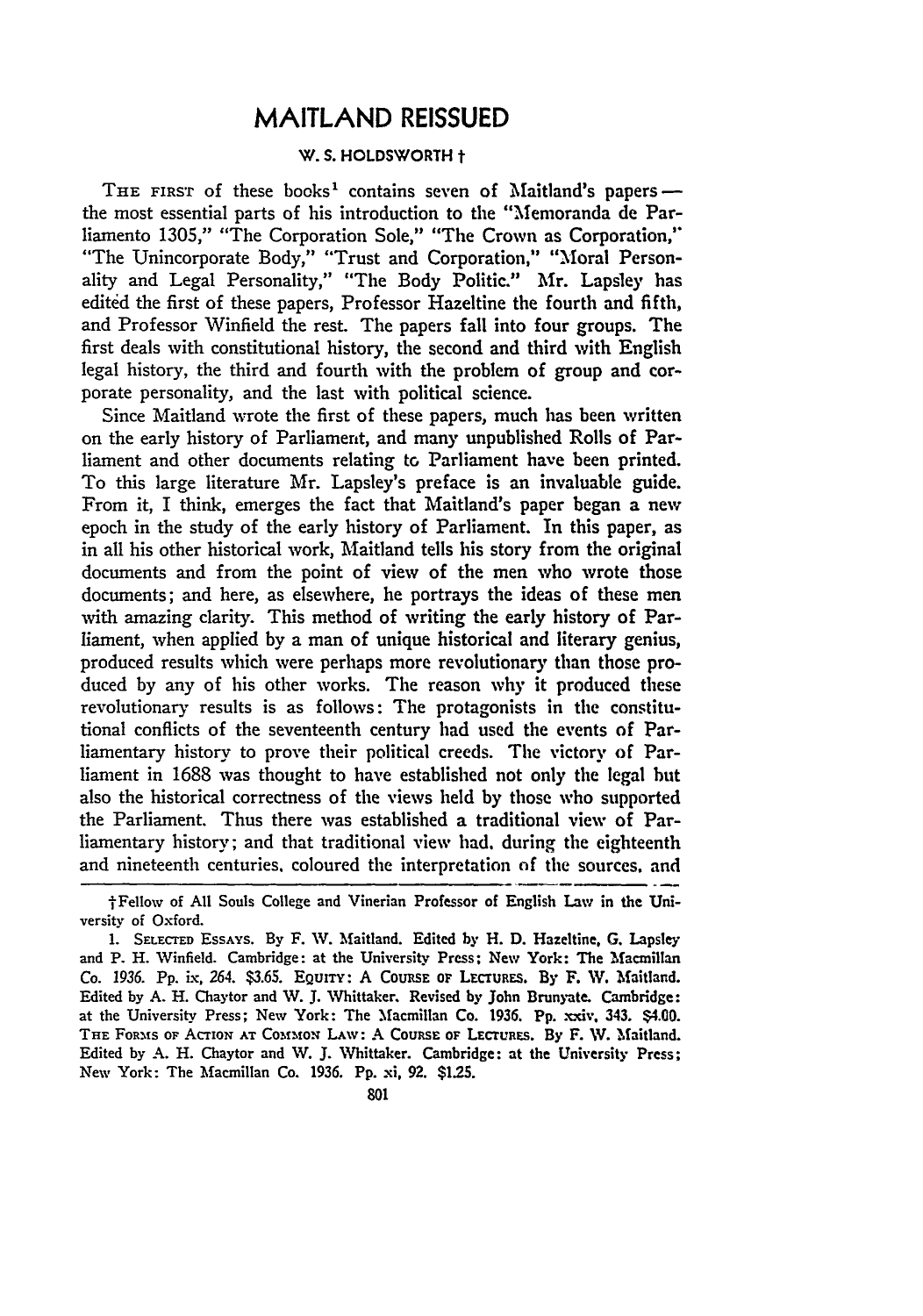given rise to a set of doctrines as to the constitution of Edward I's Parliaments which suffered from the fatal defect of looking at medieval facts from the point of view of the modern theory of the constitution. Maitland's account of what a Parliament of Edward I's reign really was and what it really did presented so great a contrast to the received view on these matters that, as Mr. Lapsley says, it was some time "before scholars grasped completely the bearings and implications of his essay or realized how strong a solvent of orthodoxy it was destined to be," It was pioneer work - as were many other of Maitland's works; and though very much has been published on these lines since, it is wonderful how well his work has stood the test of comparison with the results of later researches in this field. This fact will be apparent if we look at some of the conclusions of Messrs. Richardson and Sayles in their Introduction to the *Unedited Rolls of Parliament* 1279-1373.2

Maitland insisted that "a session of the king's council is the core and essence of every *parliamentum*." This is accepted as obviously true by Messrs. Richardson and Sayles when they say: "The king had always a council round him, a comparatively small body which was largely ministerial. On special,occasions this small body would be afforced according to the needs of the moment, and parliament was a specially solemn occasion. Under Edward I the council summoned to parliament probably varied a great deal in composition; but when really important business had to be despatched every effort would be made to include all magnates of influence in church and state, and certainly every highly placed minister." Maitland pointed out that the records of the audience of, and the answers to, petitions take the largest space in the roll of 1305; and precisely the same point is made by Messrs. Richardson and Sayles. They say also that "the decisions of the council in parliament were apt to be directions as to the means of obtaining justice or of reaching a settlement rather than final judgments." Exactly the same thing is said by Maitland, and. indeed, as Maitland points out, by Hale. Similarly Maitland's observation that "by no sharp line can the petitions of the assembled lords and commons be marked off from the general mass of petitions" is said by Messrs. Richardson and Sayles to be generally true; but they think that some of this class of petitions did not pass through the hands of the receivers and triers, but went straight to the council. These few illustrations show the soundness of Maitland's conclusions. They show that the soundness of those conclusions was due to his capacity for seeing into the minds of those who composed the documents which he was interpreting-a capacity which has never been equalled by any other historian.

<sup>2.</sup> **ROTULI PARLIAMENTORUM-** ANGLIE **HACTENUS INEFDITI MCCLXXIX-M1CCCLX XIII,** Camden Soc., **3d** series, vol. 1i **(1935).**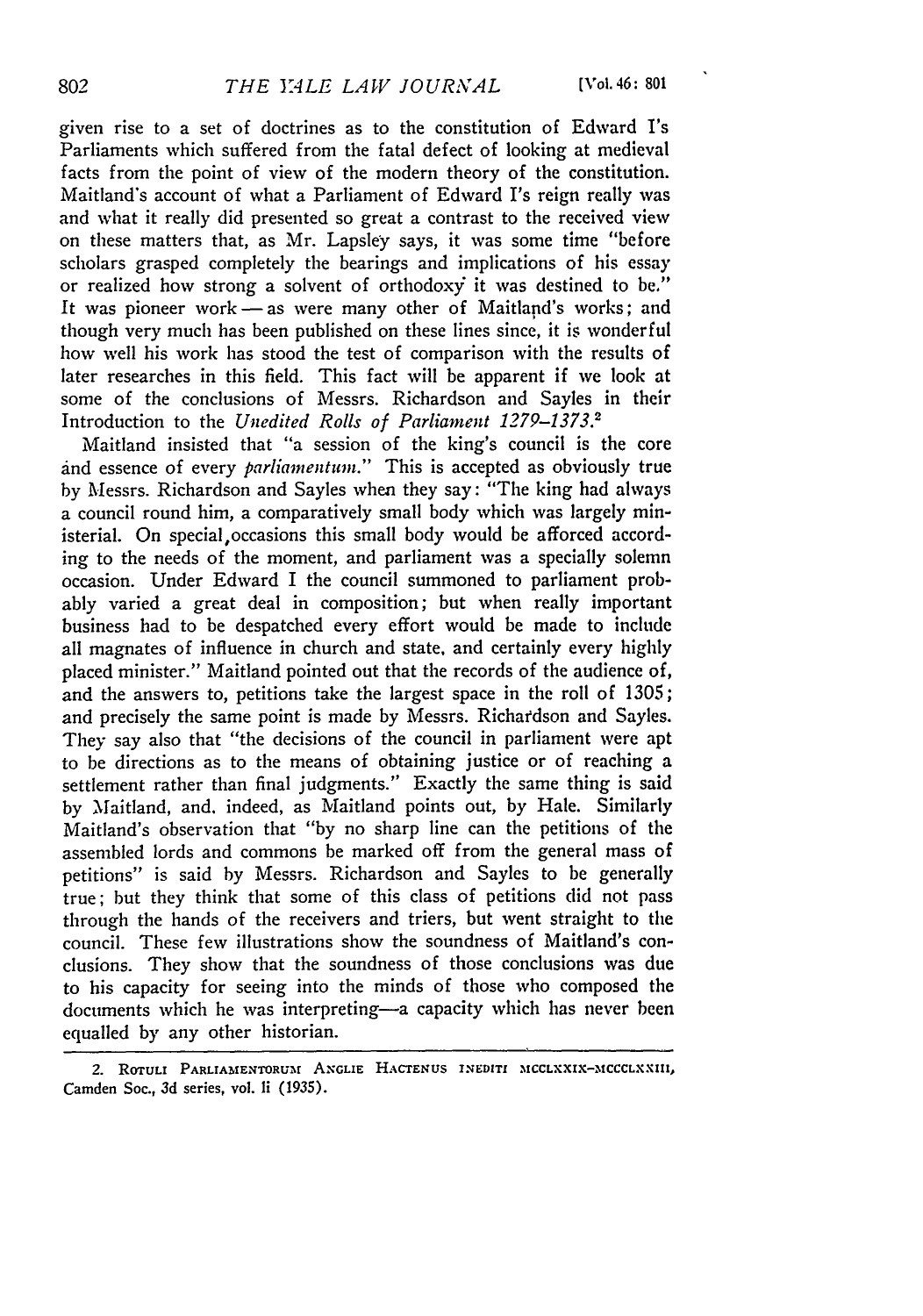The fourth and fifth of these papers on "Trust and Corporation" and "Moral Personality and Legal Personality," are two of the most important papers in this collection. They have been very well edited by Professor Hazeltine. He has translated the German phrases, he has added notes which give references to books in which Maitland's theories have been discussed, and at the end he has given us a comprehensive bibliography of the continental and English literature on these subjects. These papers are important because in them Maitland introduced English 'lawyers to a new body of thought, and explained why it was a new body of thought to Englishmen. Both his account of the continental controversies to which it had given rise, and his explanation why these controversies had had no English counterpart, shed a new light on English institutions and English law.

The accepted continental theory of corporations had unduly restricted liberty of association. It was generally held that the only persons whom the State would recognize were either natural persons or fictitious persons. Fictitious persons were corporations; and it was only the sovereign who could create a fictitious person. The logical consequence of this view was what is known as the "Concession Theory"-"the corporation is, and must be, the creature of the State. Into its nostrils the State must breathe the breath of a fictitious life, for otherwise it would be no associated body but individualistic dust."<sup>3</sup> Thus the existence of all groups and communities were subordinated to the will of a sovereign State. Under the influence of this theory the old communities of the Middle Ages were dissolved, and therefore the liberty to associate was strictly limited. It was not till the beginning of the twentieth century that French law relaxed these limitations. In these circumstances those who desired to obtain a greater liberty of association attacked the theory upon which these limitations were based. Associations, it was said, were not fictitious. They were real things, as real as the human beings who composed them. They did not depend for their existence on the authorization of the State. The State therefore should recognize them in the same way and for the same reasons as it recognizes natural men. Thus the question whether group personality was fictitious or real became an important practical question because upon it depended the extent of the liberty of association and the powers of these associations.

Maitland pointed out that this had never been so important a practical question in England, partly because English law had never ceased to recognize some of the medieval communities such as counties and hundreds and Inns of Court, and partly because it had in the Trust a medium whereby many different associations could live and flourish

<sup>3.</sup> GIERKE, POLITICAL THEORIES OF THE MIDDLE AGE (1900) XXX.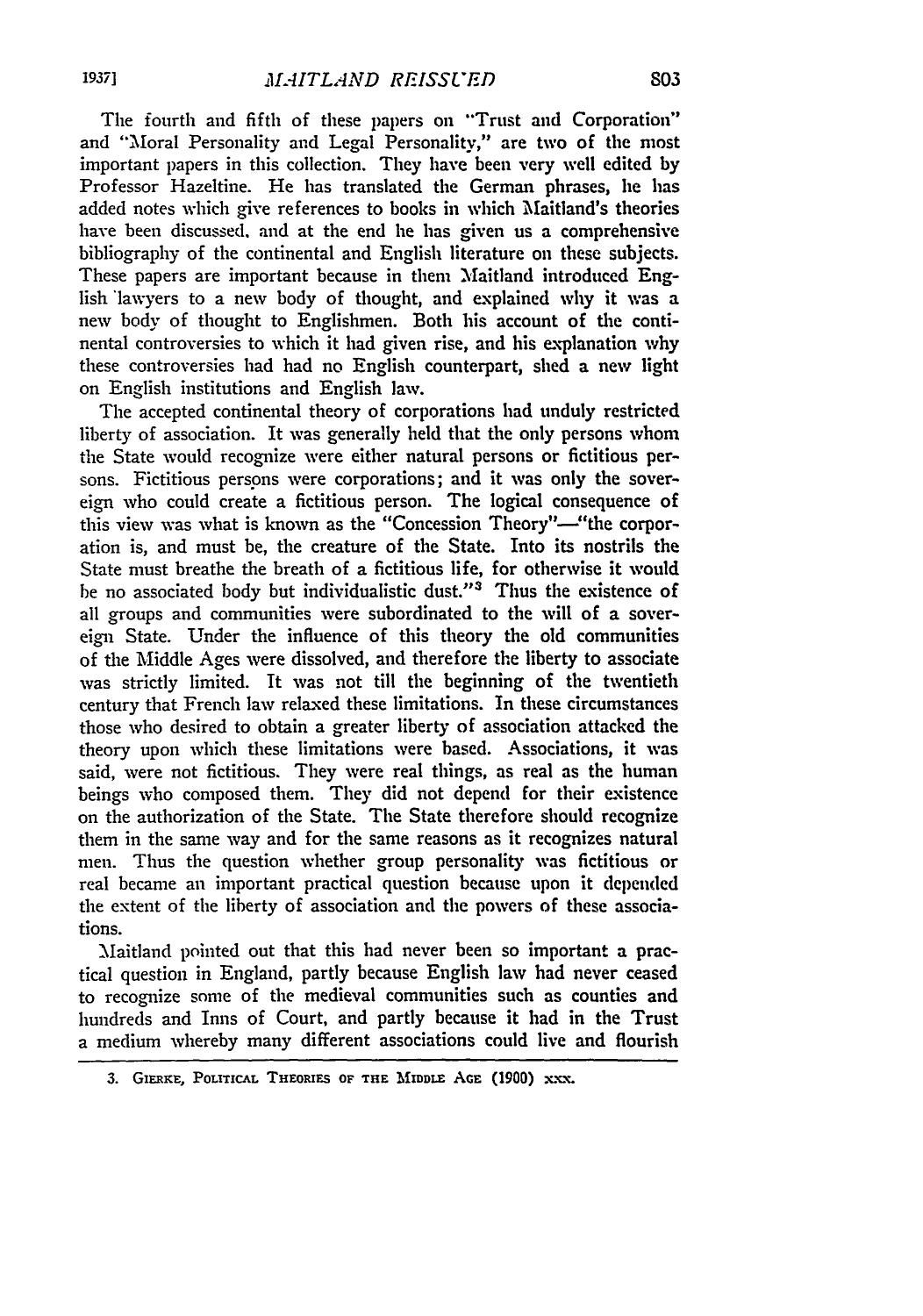without any authorization **by** the State. For the first time he pointed out the importance in this connection of that medieval element in English law, the survival of which had been secured **by** the victory of the Parliament and the common law in the seventeenth century; and for the first time he pointed out the significance of the Trust Concept in our public and semi-public law. What theories English lawyers had had upon corporate personality were of a superficial kind; for, like other branches of the common law, the law as to corporations had grown up gradually and depended very little upon philosophical theory. Maitland's papers set lawyers thinking, and made them realize the need to acquire some clearer ideas as to the theoretical foundations upon which their law rested. I think that the result of that investigation has been to show that in the main the common law view of corporate personality is a sensible theory; but that the somewhat hand-to-mouth manner in which it has grown up has had its dangers, more especially in these latter years when the liberty to associate allowed by the common law, and the ease with which statutes allow corporate form to be assumed, have multiplied both the number and power of these various associations. The following conclusions have, I think, emerged:

In the first place, the question whether corporate personality is real or fictitious, though practically important in continental speculation because it was bound up with the question of liberty of association, is not fundamentally important for lawyers. The law recognizes persons, not from the biological point of view, but as the subjects of rights and duties. That being so, a group of persons, corporate or otherwise, which is the subject of rights and duties, is a person no less and no more than a natural person. No doubt it is a different sort of person because it is artificial. and no doubt its artificial quality gives it a different legal status. But it is iust as real a person as a natural person. As Professor H. A. Smith has said.<sup>4</sup> "a confusion is sometimes created by not distinguishing clearly between the legal and the philosophical, or the legal and the historical aspects of the matter. Thus, for example, if we ask the familiar question 'Has the corporation a real group will as distinct from that of its individual members?' the answer will usually be for the philosopher. The lawyer is under no obligation to answer such a question. and the law does not generally provide him with an answer unless litigation has proved or legislation has anticipated its necessity. Now it is almost impossible to imagine any law suit in which the judge must find himself driven to pronounce upon the existence or non-existence of a group-will. The semi-philosophical expressions we find here and there in the Reports are invariably *obiter dicta,* and the true method of handling, or rather refusing to handle, such questions is well illus-

<sup>4.</sup> SMITH, THE LAW OF Associations (1914) 128-129.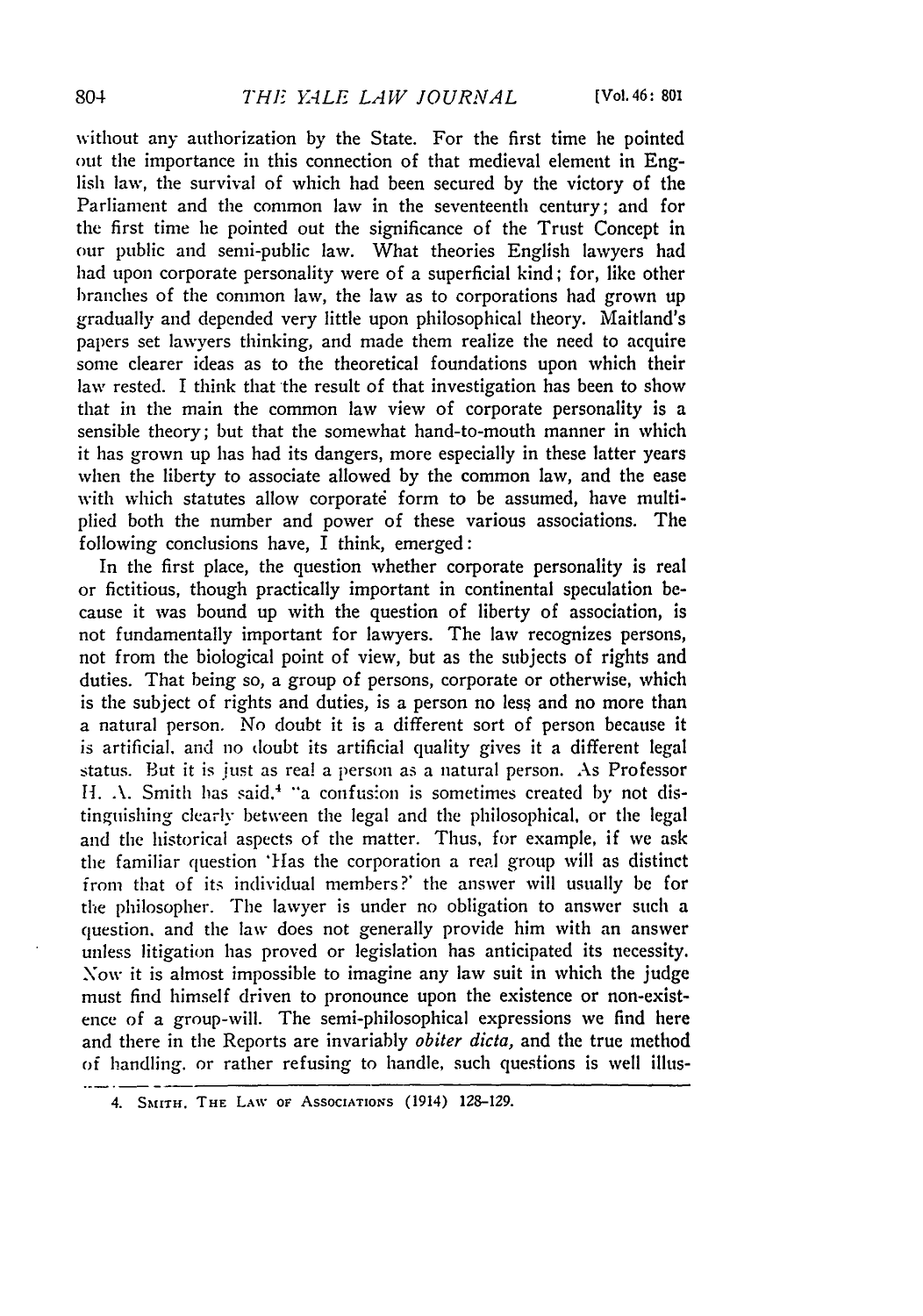trated by the Privy Council in Citizens Life Assurance *Company v. Brown*<sup>5</sup> where Lord Lindley says: 'If it is once granted that corporations are for civil purposes to be regarded as persons, *i. e.,* as principals acting by agents and servants, it is difficult to see why the ordinary doctrines of agency and of master and servant are not to be applied to corporations as well as to ordinary individuals'."

Secondly and consequently, the common law, without indulging in much speculation as to the nature of a corporation's personality, has evolved the common sense view that a corporation has, so far as is consistent with its artificial nature and with the purpose with which it is created, the capacities and liabilities of a natural man.

Thirdly, the common law has always adhered to the rule that corporate form can be conferred only by the State. Those continental speculators who wished to get a larger liberty of association thought that, when they had disproved the fictitious nature of corporate personality and proved its reality, they had also proved the falsity of the Concession Theory. They thought that from the proof of its reality it followed that no authorization of the State was needed for its recognition as a legal *persona.* But this conclusion really rests upon a confusion of thought which is due to the circumstances in which the continental controversies had arisen. It is perhaps arguable that it is a weak spot in Maitland's brilliant exposition of these continental theories that he does not clearly point out that proof that unincorporate groups have a real life of their own, though it disproves the Fiction Theory, has no logical bearing on the Concession Theory. Therefore the common law, while admitting to the reality of corporate and, to some extent, of group personality, has always adhered to the Concession Theory. I think that it may be maintained that it was because the law recognized the reality of the life of a group that it insisted that, for a legal life, it must have the authority of the State. The State is thus able to impose conditions which will prevent these corporate groups from menacing the peace of the State and the liberty of the individual.

But fourthly, the gradual and untheoretic way in which the English law as to groups and associations has grown up was dangerous in an age which demanded this liberty to associate in groups which tended to increase in size and power. The absence of any clear theory as to the basis of the law caused lawyers and legislators to ignore this danger. It caused them to ignore the implications of Burke's aphorism that "liberty when men act in bodies is power." The excessive liberty given to Trade Unions, and the absence of all power in the Company Acts to provide any machinery for disincorporating a company which is guilty of wrong-doing, are illustrations.

**5.** [19041 A. C. 423, 426.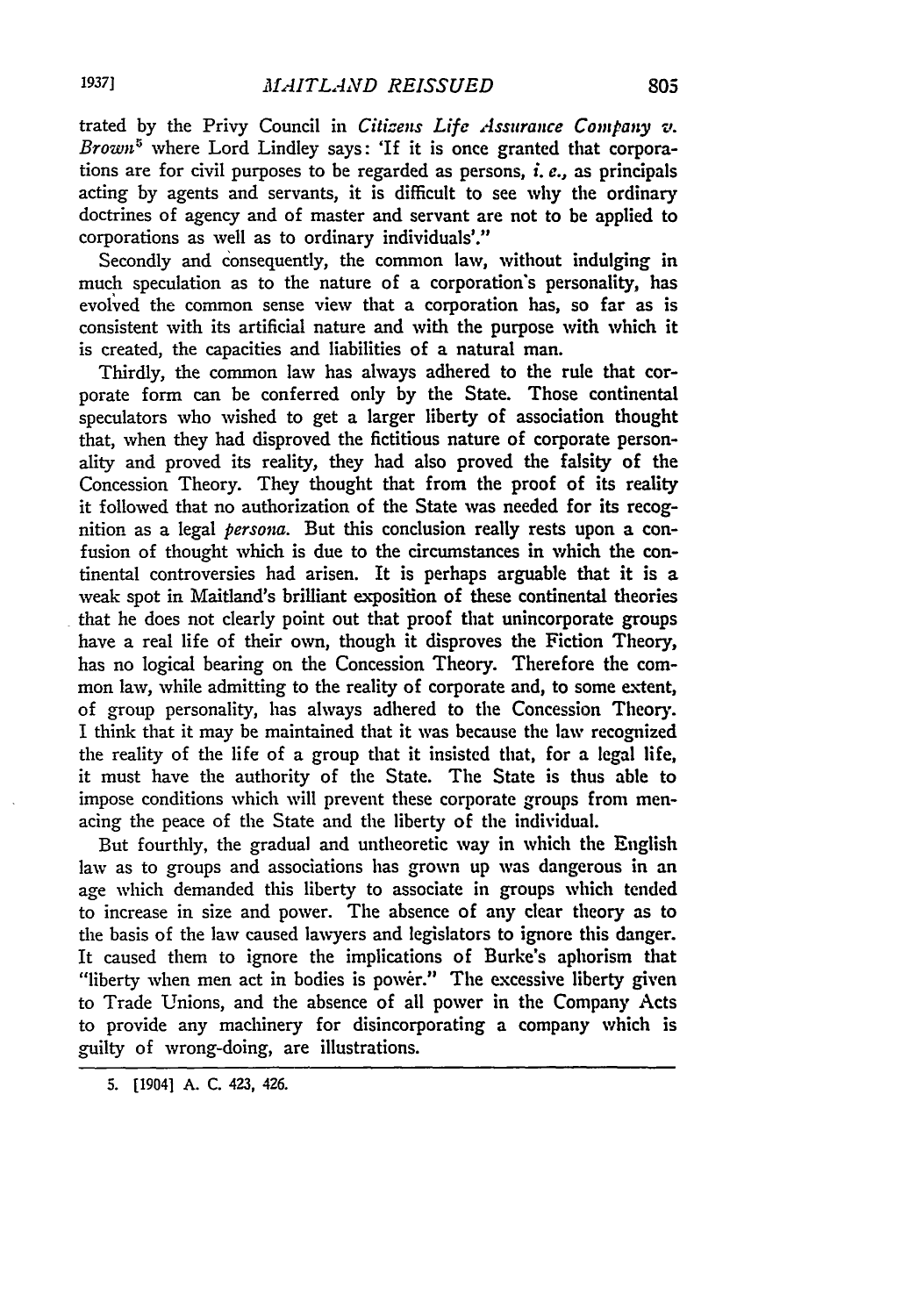For all these reasons I think that it may be maintained that these papers of Maitland, though dealing largely with speculations evoked **by** causes which are not operative in England, are of great importance to English lawyers and statesmen. They are important, first because they have elucidated the theories adopted **by** English law upon the topic of corporate and unincorporate personality; secondly because they point to certain defects in that law; and thirdly because they elucidate the historical importance of certain aspects of English public law, and in particular the large part which the Trust Concept has played in different branches of public and semi-public law. They are of great importance to students of jurisprudence because they contain clear reasoning upon fundamental principles and problems which helps students to think for themselves. They are of great importance to students of comparative law because they show in the clearest way the divergent manner in which, under the stress of different conditions, similar problems are discussed and solved.

The two papers on "The Corporation Sole" and "The Crown as Corporation" are studies in two topics of English legal history which had been very little explored till Maitland wrote about them. They are interesting histories of the failure to adapt the new law, which was beginning to grow up round the corporation, to old bodies of legal doctrine, which had been elaborated in the days when this new law had not been heard of. But I think that the failure of the attempt to apply the conception of a corporation sole to the Crown was due, not so much, as Maitland would seem to suggest, to the conception itself, as to the course of English constitutional history. Parliament won its victory over the Crown with the help of medieval precedents which regarded the King as a natural man. Those precedents assorted badly with the doctrines of the Tudor lawyers which made the King a corporation sole, the head and representative of the State, and the possessor of many mystical qualities. If the Stuart Kings and the prerogative lawyers had had their way King and State would have been identified, and the conception of a corporation sole might have been valuable. But the result of the victory of the Parliament was that the Crown, though it remained a corporation sole with many extraordinary qualities, did not become coextensive with the State. The ambiguous position which the Crown thus occupied between the old theories and the new accounts for the failure of the concept of the Crown as a corporation sole. The two papers on "The Unincorporate 'Body" and "The Body Politic" are less important. The first deals mainly with the relation of the Trust Concept to corporation law, and explains why it has "given us a liberal substitute for a meagre law of corporations." The second enters a protest against the view that "we are within measurable distance of a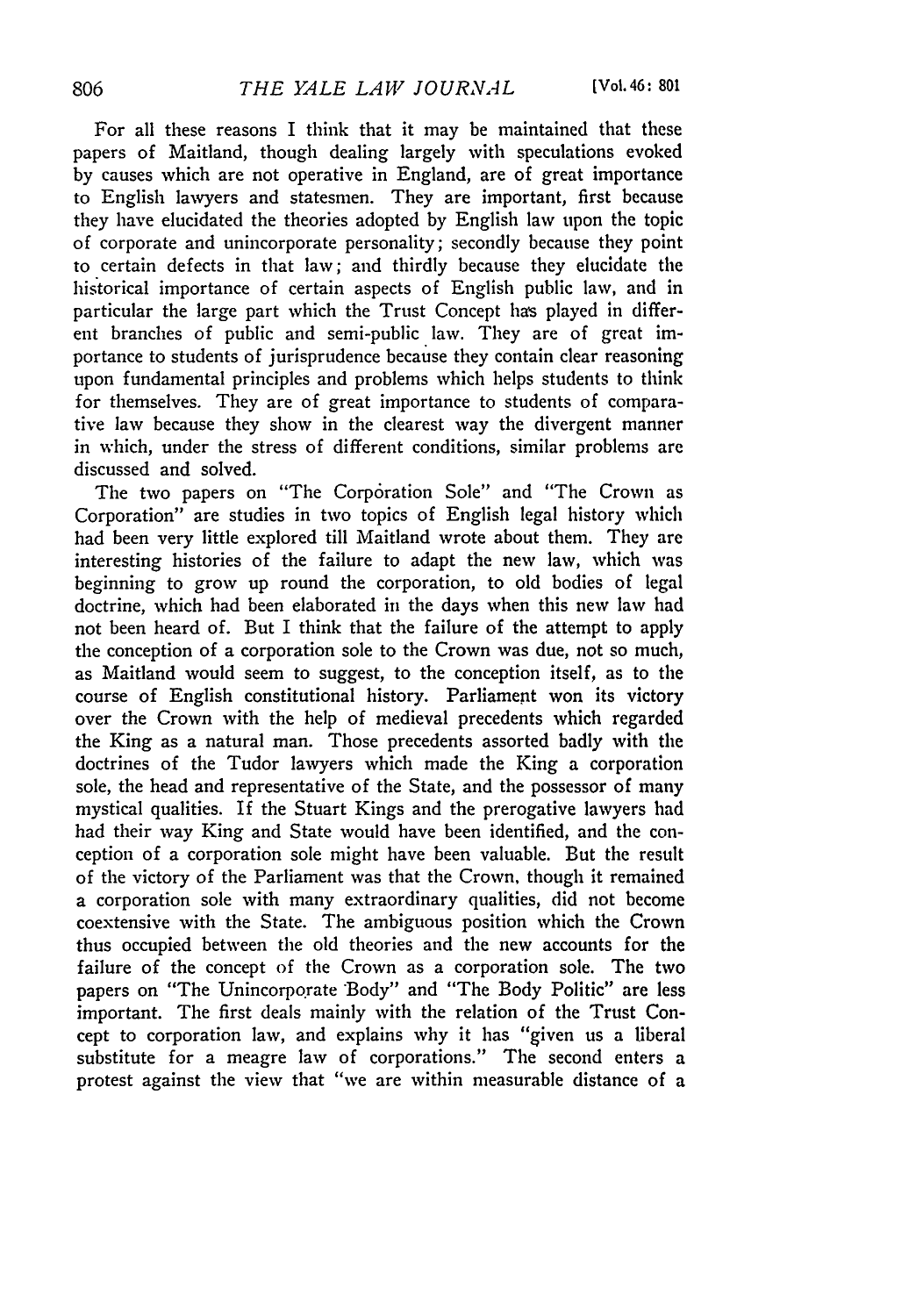In Mr. Brunyate's new edition of Maitland's *Lectures on Equity"* the text has very wisely been left unchanged, except for the omission of two passages dealing with topics which have been rendered obsolete by the Property Legislation of 1925. In fact Mr. Brunyate tells us that, because the book deals mainly with the basic principles of equity, "surprisingly little revision has been found necessary." But the footnotes, which were not Maitland's work, have been added to and altered. In addition Mr. Brunyate has added six notes which deal with the cases of *Oliver v. Hinton7 and Walker v. Linom,8* Restrictive Covenants, Trusts, the Law of Property since **1925,** the Administration of Assets, and Election. Mr. Brunyate has done his editorial work very skilfully, and his notes are just what is wanted-not too long, and at the same time clear and accurate. The book will be more valuable than ever as an introductory book for students, and it will still be valued **by** all lawyers, because it continues to describe in Maitland's clear and effective style the root principles of equity, the relation of equity to law, and its place in the English legal system.9

I regret that Mr. Brunyate has not given us his opinion as to Maitland's thesis that equitable rights are essentially *jura in personam;* for, as he says, Maitland's views on this point "pervade the book and are of the essence of it." Mr. Brunyate thinks that the discussion and criticism of Maitland's views on this point are not the function of a reviser. I think that he might easily have given us another note on this topic. In fact the excellence of the notes which he has given us will cause his readers to regret the omission.

My own opinion on this controverted topic is that it is the one case in which Maitland's views upon equity have been materially modified by subsequent discussion. I think that this modification is justified **by** two reasons. In the first place, there is weighty authority against Maitland's views; and, in the second place, his insistence on the predominately personal character of equitable rights obscures the true nature of equitable ownership:

**<sup>6. 2</sup>NArFLANxD,** *op. cit. mpra* note **1.**

**<sup>7. [1899]</sup>** 2 **Ch.** 264.

**<sup>8. [1907]</sup>** 2 **CI.** 104.

**<sup>9.</sup>** There is only one remark that I should like to make about the text. It is curious that at page 45, where the relation of debtor and creditor is contrasted with the relation of trustee and *cestld que trust,* neither Maitland nor Mr. Brunyate cites the case of Lister v. Stubbs, 45 **Ch.** Div. 1 (1890), which turns on this very difference.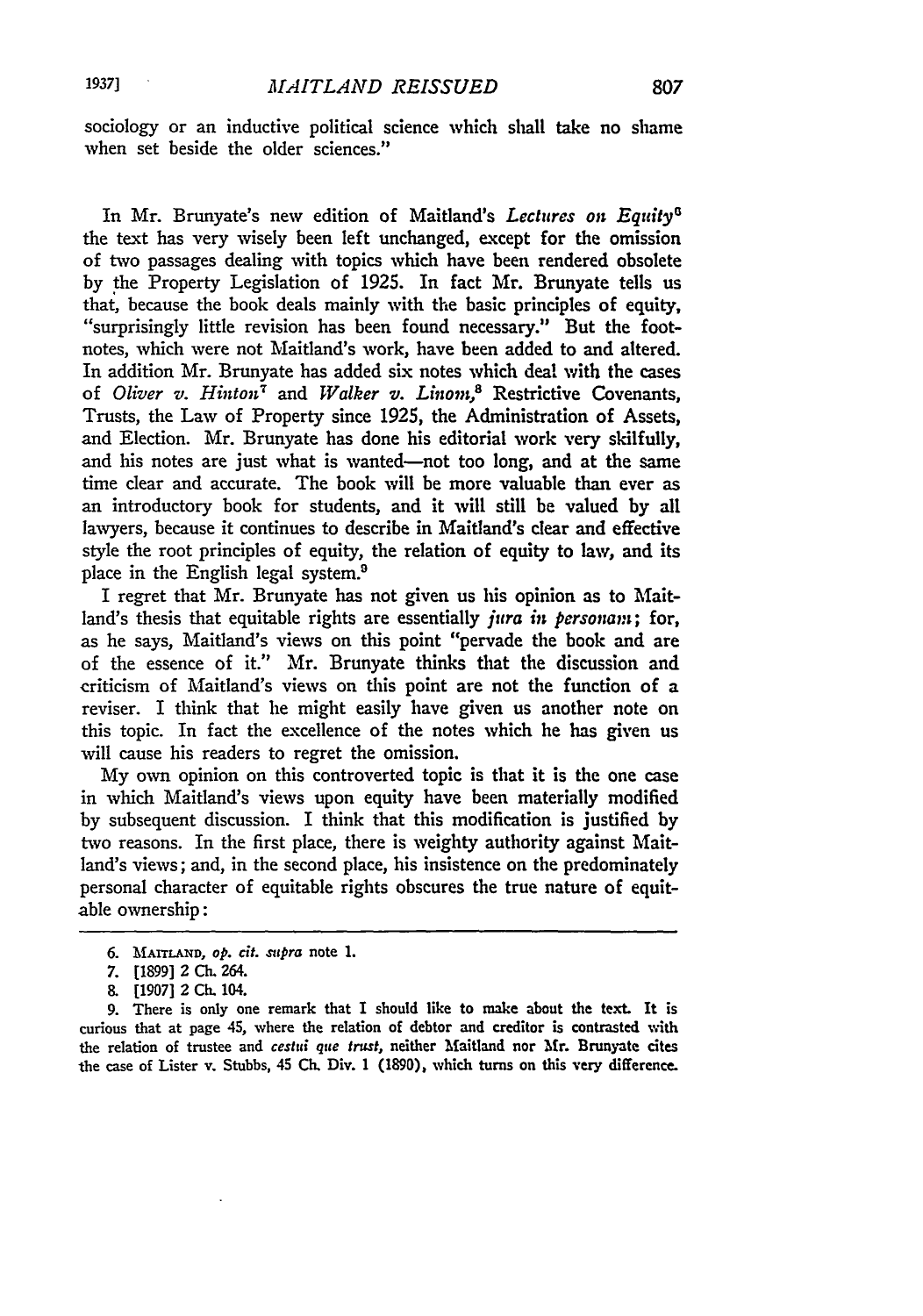First, authority is against Maitland. Lindley, L. **J.,** in the case of *Lister v. Stubbs,"0* and Lord Parker in the case of *Sinclair v. Brougham,11* emphasized the proprietary character of equitable rights. In the former case Lindley, L. J., said that the fallacy of the plaintiff's argument was in failing to distinguish between the debtor-creditor and the trustee*cestui que trust relation* "in confounding *oivnership* with obligation."<sup>12</sup> In the latter case Lord Parker said that equity, "starting from a personal equity, based on the consideration that it would be unconscionable for anyone who could not plead purchase for value without notice to retain an advantage derived from the misapplication of trust money, it ended, as was so often the case, *in creating what were in effect rights of property*, though not recognized as such by the common law."<sup>13</sup>

Secondly, I think the insistence of the predominately personal character of equitable rights obscures the true nature of equitable ownership. No doubt a *cestui que trust* has rights *in personarn* against his trustee; but he has many other rights both against his trustee and against third persons. It is these other rights wfiich give him equitable ownership. What then is this equitable ownership? The answer is that its main characteristic is the fact that it is a right as against all the world except as against a bona fide purchaser for value without notice of the legal estate. This characteristic is due to the relation in which equity has always stood to the law. Equity has always followed the law, and, when the equities are equal, has always allowed the law to prevail. It seems to me impossible to say that ownership of this character has not got predominately proprietary characteristics merely because there is one possible person as against whom it cannot be asserted. Indeed it is impossible to maintain this thesis without denying the existence of equitable ownership-which seems to me to be absurd. At any rate the doctrine of following trust property shows that, whatever the law might say, equity always regarded these equitable rights as something very different from merely personal obligations; for the essence of that doctrine is this -even if the property has got into the hands of a bona fide purchaser for value, so that the equitable ownership of it has ceased to exist, the former owner is given a proprietary right to or in any property which can be identified as its proceeds, and is thus enabled to take it in preference to creditors whose rights are merely personal.

In the first edition of the *Lectures on Equity* there was included a set of "Lectures on the Forms of Action." The latter set of lectures

**13.** Sinclair v. Brougham, [1914] **A. C.** 398. 441-442. The italics are mine.

**<sup>10.</sup>** 45 **Ch.** Div. 1 (1890).

<sup>11. [1914]</sup> A. **C.** 398.

*<sup>12.</sup>* Lister v. Stubbs, 45 **Ch.** Div. 1, 15 (1890). The italics are mine.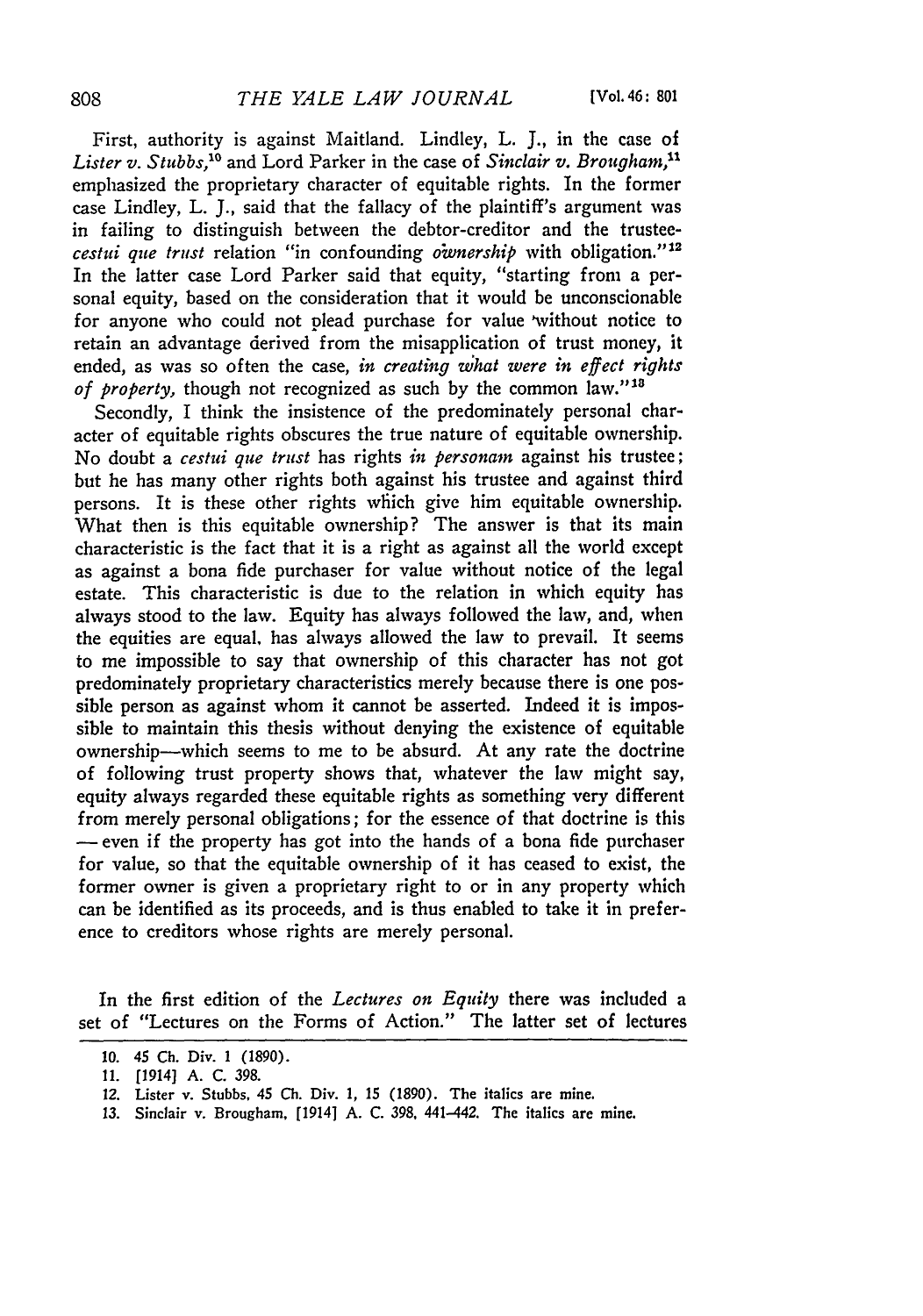have been detached from the *Lectures on Equity,* and are printed in their original form and without annotation in a separate volume.14 **Of** that volume it is only necessary to say that it is still an indispensable introductory volume to the study of English legal history. There has, it is true, been some controversy as to the connection of Chapter 24 of the Statute of Westminster  $II^{16}$  with action on the case.<sup>10</sup> It is possible that it may be necessary to revise somewhat the traditional view which Maitland states.<sup>17</sup> With that exception these lectures hold the field as the best 'account for the beginner, and, like all Maitland's work, however elementary, they have much that is of value to the mature student.

Sir Frederick Pollock has said of Maine's writings that "they are classics in their kind, and accordingly their standard and worth are little or not at all affected **by** the changes which the learning of posterity may bring to specific propositions contained or assumed in them **;" 's** and of his genius he has said that it "was not only touched with art, but eminently artistic; and art is immortal."<sup>19</sup> This and more than this can be said of Maitland's writings. He was more alive than Maine to the human aspects of the history of law. It is easy, as I have said elsewhere, when dealing with theories, and doctrines, and institutions, to forget that they were made and used and developed and abused **by** men of like passions with ourselves. Maitland never forgot this. He can extract human traits from a plea roll and a Year Book. And this characteristic of his genius was developed **by** his sense of humour and his gaiety of manner which conceal the learning and research underlying the brilliant argument which flows so easily. Moreover, to this sense of humour and this gaiety there must be added a talent for epigram, which clinches the argument, and sums up in some memorable phrase the conclusion of the whole matter. And I think that it can be maintained also that Maitland was a greater lawyer and legal historian than Maine. He was one of the great lawyers of his age, and one of the greatest historians, legal or otherwise, that this country has ever produced. This may seem to be an extravagant claim. But **I** am not alone in this opinion. Mr. **G.** M. Young in his brilliant picture of Victorian England has said: "I dwell on the name of Maitland partly because, outside his own profession, England has

**19.** *Id.* at 154.

<sup>14.</sup> **MATTLAND,** *Op. cit. supra* note **1.**

**<sup>15.</sup>** Statute of Westminster **2d, 1285, 13** EDW. **I, c. 24.**

**<sup>16.</sup>** Plucknett, *Case and the Statute of Westminster II* **(1931) 31 COL.** L **Rv.** *778:* Landon, *The Action on the Case atnd the Statute of Westminster II* **(1936)** <sup>52</sup> L. **Q.** REv. **68;** Plucknett, *Case and Westminster* II **(1936)** 52 L **Q. REv. 220.**

**<sup>17. (1931)</sup>** 47 L. *Q.* REv. 334.

**<sup>18.</sup>** POLLOCK. OXFORD LECTURES **(1890) 151.**